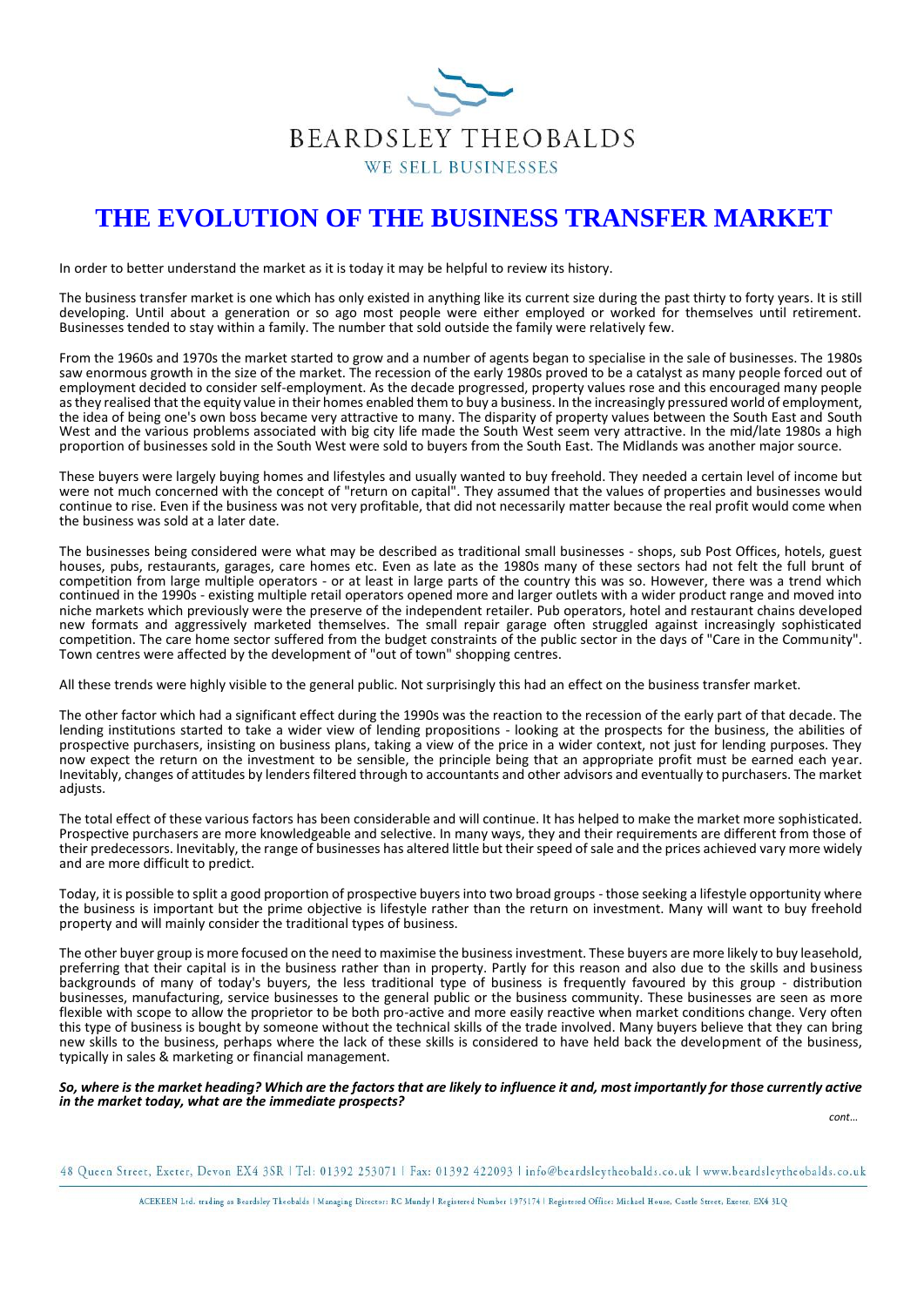The general trends are reasonably clear because they are a continuation of current trends. The South West business transfer market is largely powered by two factors, one national and one regional. Few people today work for the same employer for the whole of their working lives and fragmented employment patterns often leave people in their forties or fifties trying to decide which path to take. For many, self-employment is considered. Purchasing an existing business is often the preferred option.

If a business is to be bought there is also freedom of location. At that point the South West comes into its own. As the U.K.'s No.1 holiday destination, not surprisingly, it appears to be a favourite region for buying a business. For those buying later in their working lives, it also makes sense to buy where they hope to spend their retirement. For many this is the South West. In fact, this is a small part of a wider picture of people moving west for the good life. During 2008 a national survey of 4,000 homeowners looking to move in the following 12 months found that one in seven had identified the South West as the region where they plan to live and the South West Regional Planning Guidance (published in 2008) called for 20,000 houses a year to be built in the South West for the following 20 years, partly to cope with expected migration into the region.

**The future of the South West, the property market and the business transfer market all appear to be very bright**. Although many more national and international companies are now represented in the South West, the region remains an area where small, independent businesses thrive. They serve a population which, by temperament and often by age and income, is more than averagely keen to support local businesses rather than large companies.

The strong flow of people moving into the region also seems to fit this pattern – and the numbers are impressive. The most recent report from the Office for National Statistics on 'regional' population changes (2007) shows that the South West experienced the largest annual regional growth in population at 1.1% which was nearly double the national rate. Additionally, a projection from the Office for National Statistics published at the end of November 2004 forecast almost a million extra incoming residents over the following 25 years. The 16% rise in population is the second highest in the country, just behind the South East. This is not entirely being caused by the magnet of the region's stunning scenery, unique environment and other attractions. There has been a sea change in recent years, particularly in the 4 more rural counties of Somerset, Dorset, Devon and Cornwall, towards a more modern and substantial business sector – and this is beginning to change perceptions elsewhere. The many Objective One projects in Cornwall which came on stream between 2000 and 2006 showcased by the Eden Project (many of these investments were long term in nature – the full impacts of which will not be felt for 15 years or more as they were focussed on new routes for the development of higher value economic activity including new business sectors), the impressive developments which have occurred and are continuing to occur on Plymouth's historic waterfront, the move of the Met Office to Exeter in Europe's largest high tech removal and the rapid development of Exeter airport and also the continuing expansion of Falmouth dockyard are just some of the more high profile changes but there are also a growing number of substantial developments in health, education, housing and commercial activities of all sorts. More and more people are becoming aware that there is a lot more to the South West than pasties, cider and clotted cream!

2006 turned out to be a year which was better than many forecasts. Economic growth was greater, house values rose much faster, consumer spending, business investment, the stock market and other factors beat the forecasters expectations. In the business transfer market for non-consumer businesses, the year was a repeat of 2005 with demand greatly exceeding supply. This produced many examples of businesses selling quickly, thus exacerbating the shortage, and sometimes at unexpectedly high prices following competitive bidding. The slightly higher rates of interest in the latter part of the year seemed to have little impact on the demand for businesses.

2007 was a year of two halves. The first half was much like 2006. The second half was when economic turmoil started with news of a credit crunch, a run on a bank and uncertainty about the banking system and credit availability – but consumer expenditure showed only slight signs of being under pressure by the end of the year. In the business transfer market there were some signs of more cautious attitudes and deals took longer to process.

2008 saw us enter the most turbulent economic situation we have seen for at least 15 years. In these circumstances all economic forecasts have to be treated with even more caution than usual. The fog of uncertainty had certainly not lifted by the end of 2009 when it was still not possible to forecast either the length or the depth of the economic downturn and its ultimate impact on various sectors such as the housing market, consumer expenditure or anything else. This, of course, included the business transfer market.

The first half of 2010 did not give rise to a much clearer picture but by the end of the summer/early autumn of that year things certainly appeared to be improving. Although some gloom still existed, there were several positives which gave rise to optimism. Interest rates continued (and looked set to continue during the short term at least, despite inflation stubbornly continuing to be above the government's 2% threshold) at an all-time low for borrowers and by that time the economy was in the midst of experiencing its fourth consecutive quarter of growth and in many respects we appeared to have left the recession well and truly behind us. However, as winter approached and with thoughts on the impact of the rise in V.A.T. (which was then due to be imposed in January 2011) in mind, together with the effects on the economy which the coalition government's 'austerity' measures were expected to bring to bear in 2011 (and thereafter), it appeared that we were possibly heading for more choppy waters. Those thoughts were exacerbated in January 2011 when we were informed that the final quarter of 2010 saw a contraction of 0.5% in GDP, but fortunately the following quarter saw a return to growth. However, by the end of 2011 things were again beginning to look bleak and in early 2012 we learned that the final quarter of 2011 had seen GDP contract again (by 0.4%) and this gave rise to people questioning whether this was the precursor to a double-dip recession!

Three months later we were informed that, following a contraction of 0.3% in GDP during the first quarter of 2012, our economy was indeed (technically at least) again in recession! A further contraction in the following quarter further compounded the situation but reported growth of 1.0% in the third quarter at least gave us some respite, although nobody was even pretending that this signalled cause for optimism! On the contrary, towards the end of October, among the mixed messages then being received, there was a very definite underlying tone of economic weakness remaining both at home and abroad. However, despite the level of uncertainty and the continuing travails within the E.U., the U.S.A. and elsewhere, the business transfer market had become more buoyant and there was good reason to consider that this would continue during the remainder of 2012 and beyond. This sentiment was very definitely confirmed early in 2013 when we discovered that the fourth quarter of 2012 saw the economy shrink by 0.3% and, despite growth of 0.2% for 2012 as a whole, the economy remained 3.2% smaller than its peak in the first quarter of 2008 and had grown by just 3.4% since the low in the second quarter of 2009!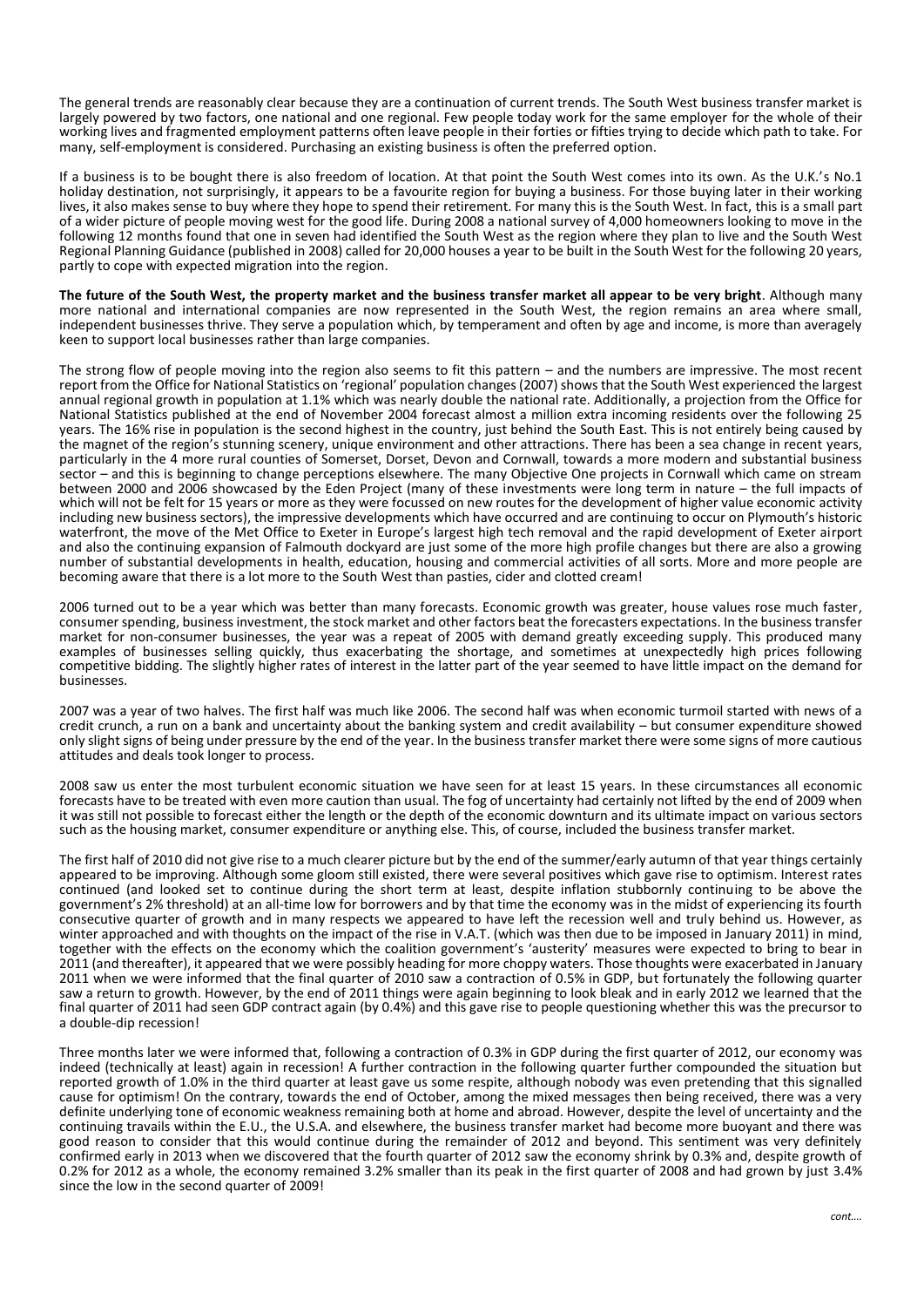However, by the end of 2013 – despite the initial impact of the government's austerity measures and the fact that unemployment levels were still high, at least as far as full time employment was concerned (noting that many out of work people were being forced to consider/accept part-time employment) and with significant problems continuing to confront the Eurozone – prospects for the UK economy were beginning to look a lot brighter! By the end of the first quarter of 2014 we had witnessed five consecutive quarters of growth and the annualised rate of growth for the twelve months to 31st March 2014 was 3.1% – the strongest growth recorded since 2007, giving Britain the best performing economy among the G10 nations – and this had given rise to improved confidence, increased household and business spending and a forecast for even higher growth rates for 2014 and beyond. Nonetheless, by May 2014 and despite a continued fall in the unemployment rate – to 6.9% (approximately 2.24 million) of the economically active population –many unemployed people plus a sizeable percentage of those in employment (and whose pay had not kept pace with rising inflation in recent years) were looking to improve their lot. Consequently, it came as no surprise to see a rise in the number of businesses being sold – the reasons for which are explained below.

In spite of the optimism in early 2014 and although the jobless total continued to fall, by the autumn it had become clear that the annual rate of growth was slowing and predictions in the region of 2.6% for the 12 months to 31st December 2014 were generally voiced and accepted. This deceleration had been and was still being caused by various events worldwide – including unrest in the middle east and in eastern Ukraine, the Ebola outbreak, uncertainty over the future of oil/energy prices, a damping down of China's economic growth, etc. – and some pundits were beginning to wonder if we were heading for a full scale recession worldwide! Despite this cause for concern and the fact that political tensions and other factors continued to fray the nerves and impact markets, the U.K. emerged in the spring of 2015 having eventually achieved a 2.8% rate of growth in 2014 and with aspirations to achieve at least 2.5% in 2015 – the GDP growth forecast announced by the chancellor in his Budget on 18th March. By that time the inflation forecast for 2015 was just 0.2% (and actually fell to 0% by the end of March) and numbers of people in employment were continuing to rise, registered jobless numbers were still falling and wage increases were, at long last, becoming fairly common practice again. In April employees on average found themselves again earning as much, in real terms, as they did prior to the recession but, to put it another way, it took them over 8 years to get back to the standard of living they had enjoyed in 2007!

The remainder of 2015 saw the economy experience a mixture of positive and negative outcomes with some sectors performing better than others, employment levels continuing to rise and inflation falling to near zero, whilst growth was apparently stabilising around 2.6%. However, despite significant and varied ongoing global problems – political and economic – including the stark fall in crude oil prices and the continuing turmoil in the Middle East – the U.K.'s prospects for 2016 were considered to be quite reasonable. This was certainly true by comparison with the Eurozone and many other major economies and was underpinned by the fact that at this time the U.K. had the second fastest growth in the G7 after the United States. Moreover, the U.K. economy was by then 6.1% larger than it was at its pre-financial crisis peak!

Since the autumn of 2013 the demand for businesses from prospective purchasers has increased quite considerably. Consequently, the rate at which businesses are now selling is much greater than has been the case during the preceding five years or so. A rise in unemployment (which was experienced almost throughout the recession) usually paves the way to increased demand for businesses. However, although unemployment has fallen appreciably since we emerged from what proved to be a very long recessionary period, (and the rate of U.K. unemployment fell even further to just 4.7% by March 2017 – the joint lowest level since 1975!) it appears that the number of people seeking full-time employment may not reduce significantly over the next 12 months. Those in employment, (31.85m - and at a record high in March 2017) and who had experienced factors such as wage freezes or small wage increases coupled with inflation during the recession, had seen their disposable income come under ever increasing pressure until towards the second half of 2014 and many therefore considered the idea of buying a business as the best way to improve their financial circumstances. In addition, given the very poor rates of return on savings, a lot of people who were previously able to live off the interest on their capital can no longer do so and they are being attracted towards investing in businesses (ones which are or could be operated for them under management and sometimes offering opportunities for employment for their own family – a win/win situation for such people) for the higher rewards on offer. Investments in such as stocks and shares and pension funds have taken a hammering in recent years and although there has been considerable recovery the situation remains volatile. Consequently, a lot of people are seeking alternative investment vehicles and some of these people are looking to acquire businesses over which they can have at least some degree of control! Whatever the squalls that surround us, it certainly feels that the business transfer corner of the economy is quite positive. People do want to buy and sell. The truth is that there are buyers available for every good business even if there is not necessarily a business available, yet, for everyone seeking to buy one!

Interestingly, following the EU referendum vote (the result of which, of course, completely shocked many of the pundits and voters alike), and as perverse as it may seem to be, there was initially an appreciable increase in the number of owners considering selling their businesses. However, since towards the end of 2017 there has been a general reduction in the number of businesses coming onto the market. It is generally understood that business owners, who in principal would like to sell, have been demonstrating a reluctance to commit to taking the necessary decision to do so. They have been citing all sorts of reasons for this, including the current state of the economy (national and global) and the uncertainties surrounding Brexit and, more recently, the impact of Covid-19, but the underlying rationale appears to be based on the premise that it's easier for them to defer the matter rather than make a decision which they do not have to at this point in time! This may be somewhat understandable, but to simply defer making a decision to sell may in time prove to have been entirely the wrong course of action. This assertion is made because there has for some time been good demand for businesses (and this increased very significantly towards the end of 2020 and into the early months of 2021) but relatively few available, especially in certain sectors. Paradoxically, this situation, of course, has served to improve the prospects for serious sellers, both in terms of sale timescales and prices achieved. However, if all of those business owners who have been delaying offering their businesses for sale until such as a significant improvement in the economy and clarity as far as Brexit and our escape from the clutches of the coronavirus pandemic is concerned occurs, they may have quite a long wait! Moreover, for those who want to sell in order to retire or for health reasons etc. and would like to be free from work and improve the quality of their lives, a deferment obviously runs counter to such underlying desires. However, the main cause for concern among these business owners should be the danger that when they deem that circumstances have improved sufficiently to encourage them to make their move, it is likely that this could produce a situation whereby a lot of businesses will be offered for sale at the same time. Consequently, supply could well outstrip demand at that time and this may well result in lower prices and longer sale timeframes for most vendors. Would-be sellers would therefore be well advised to reflect on the prospect of such a scenario which perhaps may cause them to consider selling their businesses sooner rather than later! N.B. Since the December 2019 General Election, resulting in a massive Conservative Party majority – and what many believe that this promises to herald once the early post Brexit transition period hiccoughs and a successful rollout of anti Covid-19 vaccinations are behind us – we have noticed an underlying sense of improving confidence across the market in terms of future prospects and, from around the end of 2020, we have witnessed a steady increase in prospective vendor enquiries. So, perhaps we will see rather more businesses being offered for sale in 2021 than has been the case in recent years!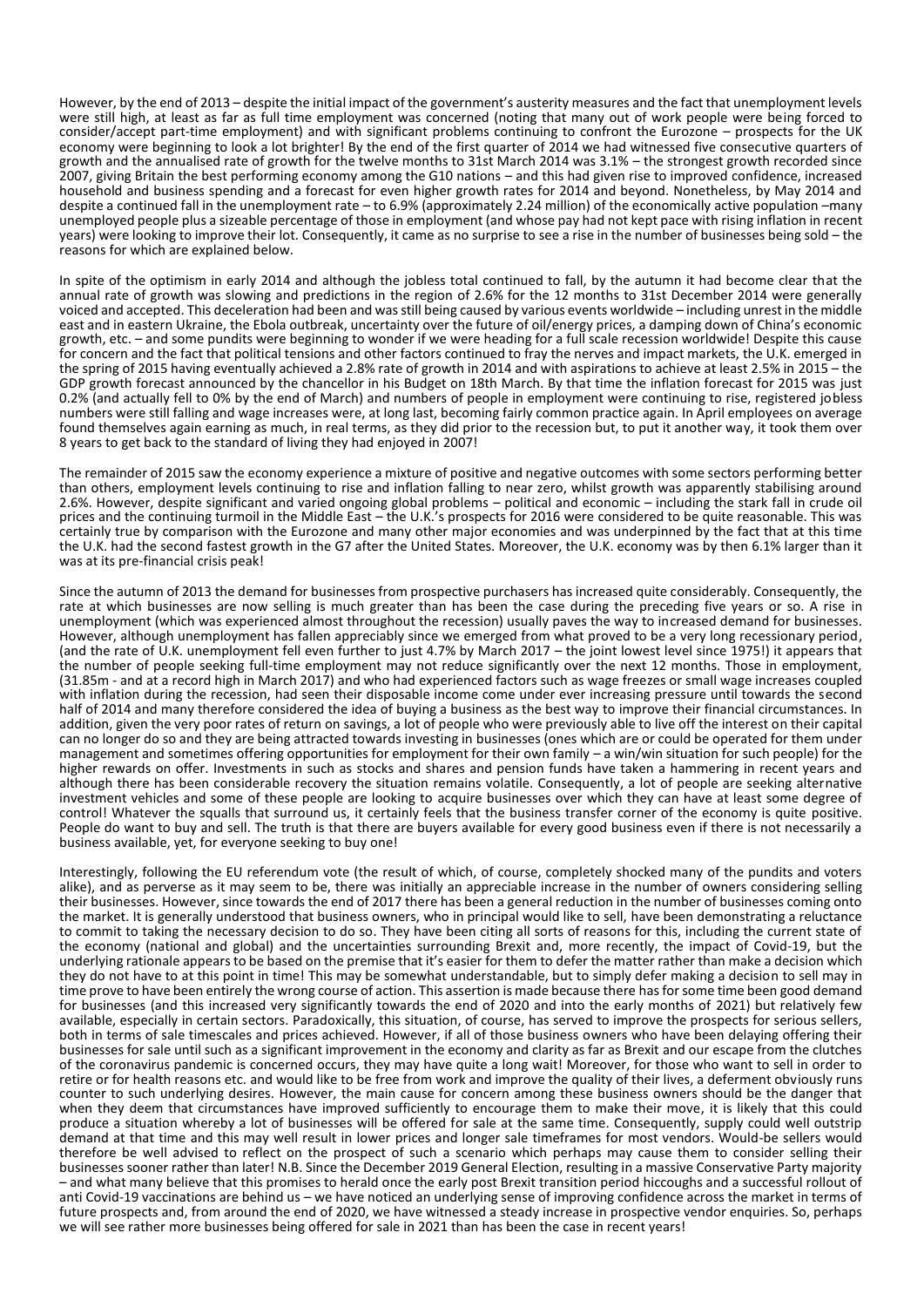The increase in the numbers of prospective buyers entering the market place, despite the aforementioned uncertainties which may initially have made people somewhat nervous and cautious, nevertheless underlines the desire of people to own their own business; indeed there are many factors currently serving to heighten this desire!

Commercial finance for the right applicants is not overly difficult to arrange for the purchase of quality going-concern businesses and, of course, interest rates for borrowers are now very considerably lower than was previously the case, but some lenders have adopted a much more selective approach. In fact, given that deposit percentages for commercial finance are little different than was previously the case and with interest rates currently only relatively marginally above an historic all-time low – now at 1.25% w.e.f. 16<sup>th</sup> June 2022 – borrowers are now in a position where they can, if they wish, clear their loans much more quickly than they were able to previously – say 5 to 7 years as opposed to 10 years. Therefore, one might be tempted to ask "Has there been a better time to buy a business?". The main reasons for the resurgence in prospective buyers entering the business transfer market can be summed up as follows:-

- increased prospective buyer confidence (boosted by very attractive low level interest rates for borrowers)
- a requirement to improve household income (given the lack of wages growth in recent years)
- a need to obtain significantly better returns on savings
- a desire to be one's own boss and be in charge of one's destiny
- a need for change in peoples' lives

and, quite simply, and very importantly

 a vast improvement in the availability of funds to enable people to finance business acquisitions. Yes, the banks are 'open for business'.

Not all banks, and certainly not just the better known high street banks, have been as 'open for business' as others on the lending front and borrowers certainly need to shop around. It certainly pays to know what the lending market has to offer because some banks (and building societies) are more interested in lending against certain business types and in particular circumstances than others. As always, it's 'horses for courses'.

Pre Covid a mixture of Government backed lending schemes and individual lender initiatives led to a complete change in the landscape as far as the availability of funds is concerned for the purchase of businesses in the SME sector and it was not uncommon for acquisitions to consist of a financial package that might include a combination of Asset Finance, Invoice Discounting, Government's Enterprise Finance Guarantee Scheme as well as a conventional secured long term loan against a freehold asset. However, when Covid hit the Government backed Enterprise Finance Guarantee Scheme was withdrawn and replaced with schemes that assisted existing business owners whose businesses were adversely affected by the pandemic. At the Autumn Budget 2021, the government announced that the Coronavirus Recovery Loan Scheme (the latest of the Government support initiatives) was to be extended by six months to 30 June 2022. It is hoped that post June 2022 the Enterprise Finance Guarantee Scheme will be re-introduced and therefore available to assist clients looking to purchase a business where they lack enough freehold security to satisfy a lender's requirements.

Happily though, Banks are once again becoming more pro-active and competitive in their approach to commercial lending and funds are now much more widely available. Deals are being arranged with many at around 4% over Bank Base Rate (BBR) and some with no arrangement fees applying! Lenders are increasingly looking to members of the National Association for Commercial Finance Brokers (NACFB) for good quality introductions. One such brokerage is **Adviser Finance** which we are more than pleased to recommend. Dave Wilks at Adviser Finance has recently produced the following newsletter which encapsulates some of what we are now experiencing-

## *Latest News on Business Funding*

*Against the backdrop of a significant fall in GDP every business in the UK will have experienced some impact from the Coronavirus pandemic during 2020/1 although not necessarily in a negative way. The Banking sector in particular was faced with an unprecedented number of requests for financial help from its existing business customer base. The economy though is now recovering and the outlook is encouraging for many SME's.*

*As a consequence of the pandemic, the Government introduced CBILS (Coronavirus Business Interruption Loan Scheme), the Bounce Back Loan and latterly the Business Recovery Loan Scheme aimed at SME's. These mirrored the Enterprise Finance Guarantee Scheme to a large degree which was immediately suspended until further notice. This meant that the EFG Scheme was no longer available to support any lending propositions that involved businesses changing hands and in turn many deals that had hitherto been viable became almost impossible to finance without security.* 

*Adviser Finance has specialist knowledge in raising finance under the Government's "Enterprise Finance Guarantee Scheme" which provided participating lenders with the comfort of security when that was the missing ingredient in an otherwise acceptable proposition. It is anticipated that this scheme will be available again some time during the second half of 2022 once the existing Business Recovery Loan Scheme comes to an end and in turn will make the financing of businesses changing hands much easier.* 

*Stances adopted by the High Street Banks during 2020/1 were extremely variable, some closed their books entirely to any newly introduced lending and others would not even entertain opening a new business account. That said Adviser Finance still had access to lenders who remained open for business and continued to place deals at very competitive rates of interest. The good news is that the vast majority of Lenders are opening their doors again to new business propositions and the overall appetite has seen an increase in all business sectors.*